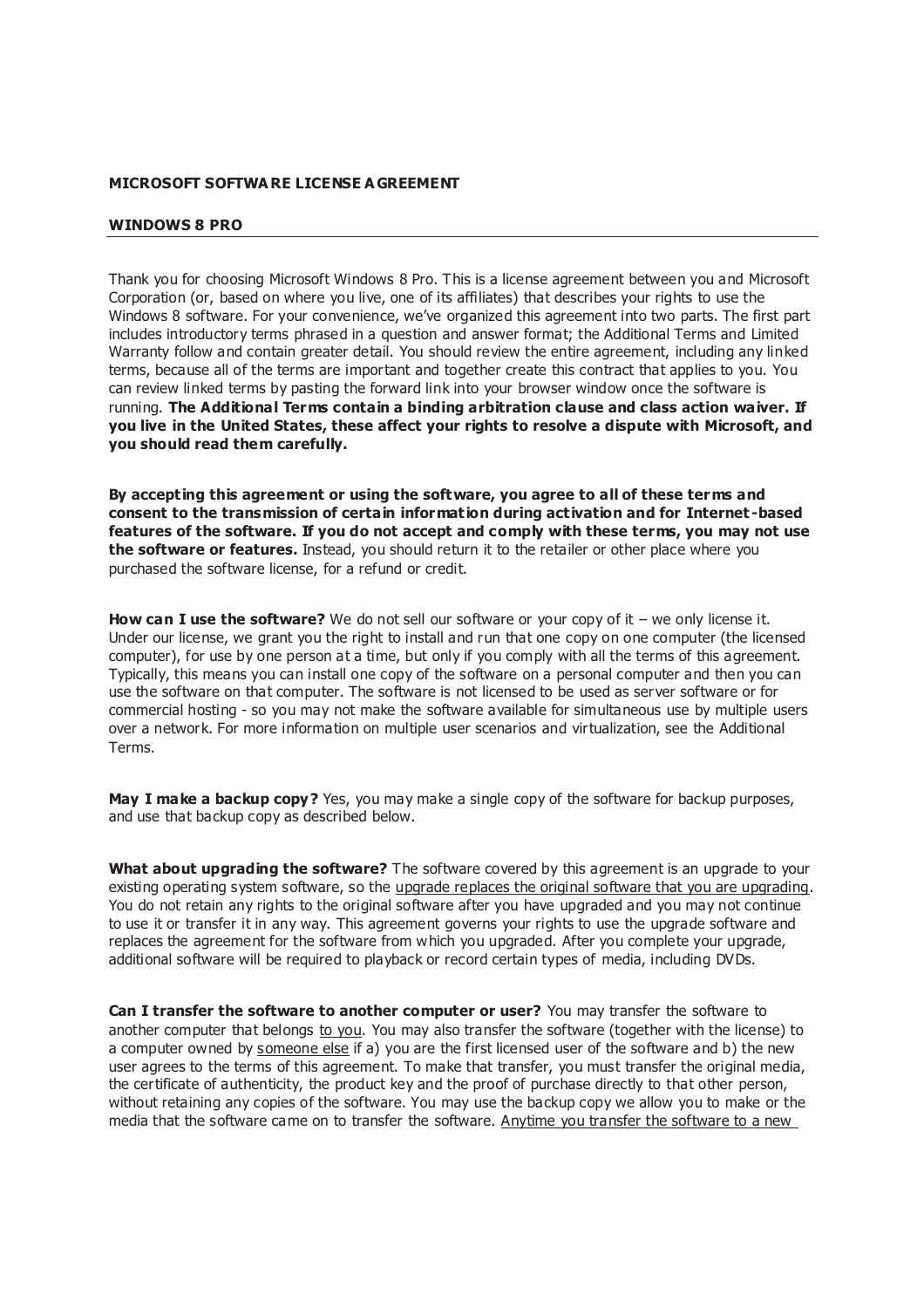computer, you must remove the software from the prior computer. You may not transfer the software to share licenses between computers. You may transfer Get Genuine Windows software, Pro Pack or Media Center Pack software only together with the licensed computer.

**How does Internet activation work?** The first time you connect to the Internet while using the software, the software will automatically contact Microsoft or its affiliate to confirm the software is genuine, and the license is associated with the licensed computer. This process is called "activation." Because activation is meant to identify unauthorized changes to the licensing or activation functions of the software, and to otherwise prevent unlicensed use of the software, **you may not bypass or circumvent activation**.

**Does the software collect my personal information?** If you connect your computer to the Internet, some features of the software may connect to Microsoft or service provider computer systems to send or receive information, including personal information. You may not always receive a separate notice when they connect. If you choose to use any of these features, you agree to send or receive this information when using that feature. Many of these features can be switched off or you can choose not to use them.

**How do we use your information?** Microsoft uses the information it collects through the software features to upgrade or fix the software and otherwise improve our products and services. In certain circumstances, we also share it with others. For example, we share error reports with relevant hardware and software vendors, so that they can use the information to improve how their products run with Microsoft products. You agree that we may use and disclose the information as described in our Privacy Statement, at go.microsoft.com/fwlink/?linkid=190175.

**What does this agreement apply to?** This agreement applies to the software, the media on which you received the software, and also any Microsoft updates, supplements, and services for the software, unless other terms come with them. It also applies to Windows apps that are included with Windows, which are separate from the software features.

**Are there things I'm not allowed to do with the software?** Yes. Because the software is licensed, not sold, Microsoft reserves all rights (such as rights under intellectual property laws) not expressly granted in this agreement. In particular, this license does not give you any right to, and you may not: use or virtualize features of the software separately, publish, copy (other than the permitted backup copy), rent, lease, or lend the software; transfer the software (except as permitted by this agreement), attempt to circumvent technical protection measures in the software, reverse engineer, decompile, or disassemble the software, except if the laws where you live permit this even when our agreement does not. In that case, you may do only what your law allows. When using Internet-based features or Microsoft Family Safety, you may not use those features in any way that could interfere with anyone e lse's use of them, or to try to gain access to any service, data, account or network, in an unauthorized manner.

## **ADDITIONA L TERMS**

### **1. License Rights and Multi User Scenarios**

a. Computer. In this agreement, "computer" means a hardware system (whether physical or virtual) with an internal storage device capable of running the software. A hardware partition or blade is considered to be a computer. The software is licensed to run on up to two processors on the licensed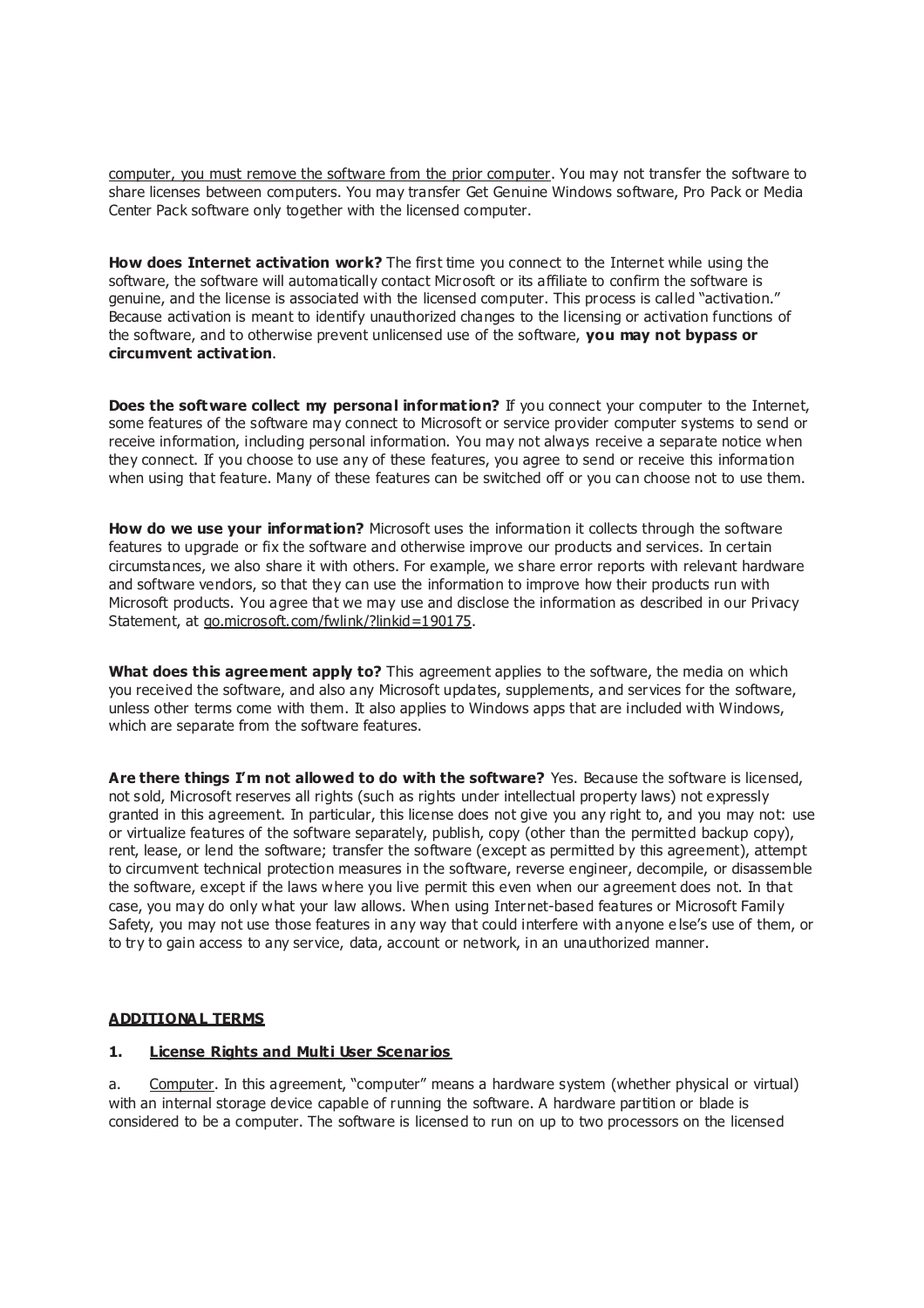computer.

b. Multiple versions. The software includes multiple versions (such as 32-bit and 64-bit versions), and you may install only one of those versions.

c. Multiple or pooled connections. Hardware or software you use to multiplex or pool connections, or reduce the number of devices or users that access or use the software does not reduce the number of licenses you need. You may only use such hardware or software if you have a license for each copy of the software you are using.

d. Device connections**.** You may allow up to 20 other devices to access the software installed on the licensed computer for the purpose of using file services, print services, Internet information services, and Internet connection sharing and telephony services on the licensed computer. You may allow any number of devices to access the software on the licensed computer to synchronize data between devices. This section does not mean, however, that you have the right to install the software, or use the primary function of the software (other than the features listed in this section) on any of these other devices.

e. Client Hyper-V. You may use the Client Hyper-V technology in the software to create a virtual instance of this or other software, but only if the software you are creating the virtual instance of permits you to do that.

f. Use in a virtualized environment. If you use virtualization software, including Client Hyper-V, to create one or more virtual computers on a single computer hardware system, each virtual computer, and the physical computer, is considered a separate computer for purposes of this agreement. This license allows you to install only one copy of the software for use on one computer, whether that computer is physical or virtual. If you want to use the software on more than one virtual computer, you must obtain separate copies of the software and a separate license for each copy. Content protected by digital rights management technology or other full-volume disk drive encryption technology may be less secure in a virtualized environment.

g. Remote access. The software contains Remote Desktop and Remote Assistance technologies that enable the software or applications installed on the licensed computer to be accessed remotely from other devices.

Remote Desktop. Remote Desktop or similar technologies is licensed for a single user, who is either accessing that software from a local pc, or remotely. For this agreement, you are the licensed single user. You may access the software running on this licensed host pc from another device, by using Remote Desktop. Other users, one at a time, may access the licensed software running on this host pc, from any device using Remote Desktop, but only if the remote device is separately licensed to run an edition of Windows 8 or Windows RT.

Remote Assistance. You may use Remote Assistance or similar technologies to share an active session without obtaining any additional licenses for the software. Remote Assistance allows one user to directly connect to another user's computer, usually to correct problems.

### **2. Binding Arbitration and Class Action Waiver**

a. Application. This Section 2 applies to any dispute **EXCEPT IT DOES NOT INCLUDE A DISPUTE RELATING TO THE ENFORCEMENT OR VALIDITY OF YOUR, MICROSOFT'S, OR EITHER OF OUR LICENSORS' INTELLECTUA L PROPERTY RIGHTS.** Dispute means any dispute, action, or other controversy between you and Microsoft concerning the software (including its price) or this agreement, whether in contract, warranty, tort, statute, regulation, ordinance, or any other legal or equitable basis.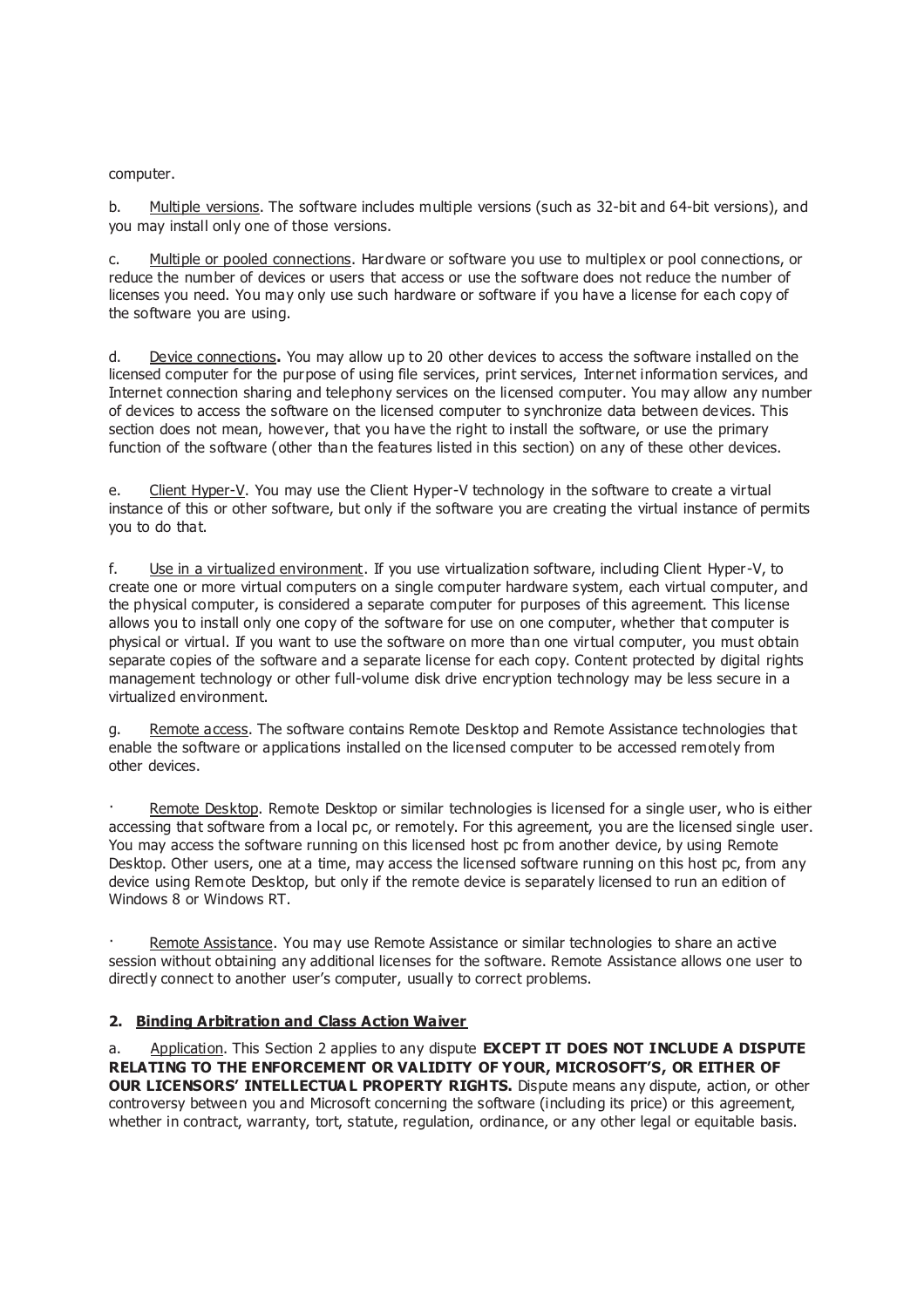"Dispute" will be given the broadest possible meaning allowable under law.

b. Notice of dispute. In the event of a dispute, you or Microsoft must give the other a Notice of Dispute, which is a written statement of the name, address and contact information of the party giving it, the facts giving rise to the dispute, and the relief requested. You must send any Notice of Dispute by U.S. Mail to **Microsoft Corporation, ATTN: LCA ARBITRATION, One Microsoft Way, Redmond, WA 98052-6399**. **A form is available at go.microsoft.com/fwlink/?linkid=245499.** Microsoft will send any Notice of Dispute to you by U.S. Mail to your address if we have it, or otherwise to your e-mail address. You and Microsoft will attempt to resolve any dispute through informal negotiation within 60 days from the date the Notice of Dispute is sent. After 60 days, you or Microsoft may commence arbitration.

c. Small claims court. You may also litigate any dispute in small claims court in your county of residence or King County, Washington, if the dispute meets all requirements to be heard in the small claims court. You may litigate in small claims court whether or not you negotiated informally first.

d. Binding arbitration. **If you and Microsoft do not resolve any dispute by informal negotiation or in small claims court, any other effort to resolve the dispute will be conducted exclusively by binding arbitration. You are giving up the right to litigate (or participate in as a party or class member) all disputes in court before a judge or jury.** Instead, all disputes will be resolved before a neutral arbitrator, whose decision will be final except for a limited right of appeal under the Federal Arbitration Act. Any court with jurisdiction over the parties may enforce the arbitrator's award.

e. Class action waiver. **Any proceedings to resolve or litigate any dispute in any forum will be conducted solely on an individual basis. Neither you nor Microsoft will seek to have any dispute heard as a class action, private attorney general action, or in any other proceeding in which either party acts or proposes to act in a representative capacity. No arbitration or proceeding will be combined with another without the prior written consent of all parties to all affected arbitrations or proceedings.** 

f. Arbitration procedure, costs, fees and incentives. Any arbitration will be conducted by the American Arbitration Association (the "AAA") under its Commercial Arbitration Rules and in many cases its Supplementary Procedures for Consumer-Related Disputes. For more information, see adr.org or call 1-800-778-7879. In a dispute involving \$75,000 or less, Microsoft will promptly reimburse your filing fees and pay the AAA's and arbitrator's fees. You and Microsoft agree to the terms governing procedures, fees and incentives at go.microsoft.com/fwlink/?linkid=245495. To commence arbitration, submit the form available at go.microsoft.com/fwlink/?linkid=245497 to the AAA. You agree to commence arbitration only in your county of residence or in King County, Washington. Microsoft agrees to commence arbitration only in your county of residence.

g. Claims or disputes must be filed within one year. To the extent permitted by law, any claim or dispute under this agreement to which Section 2 applies must be filed within one year in small claims court (Section 2.c) or in arbitration (Section 2.d). The one-year period begins when the claim or dispute first could be filed. If such a claim or dispute is not filed within one year, it is permanently barred.

h. Severability. If the class action waiver in Section 2.e is found to be illegal or unenforceable as to all or some parts of a dispute, then Section 2 (arbitration) will not apply to those parts. Instead, those parts will be severed and proceed in a court of law, with the remaining parts proceeding in arbitration. If any other provision of Section 2 is found to be illegal or unenforceable, that provision will be severed with the remainder of Section 2 remaining in full force and effect.

## **3. CHOICE OF LAW**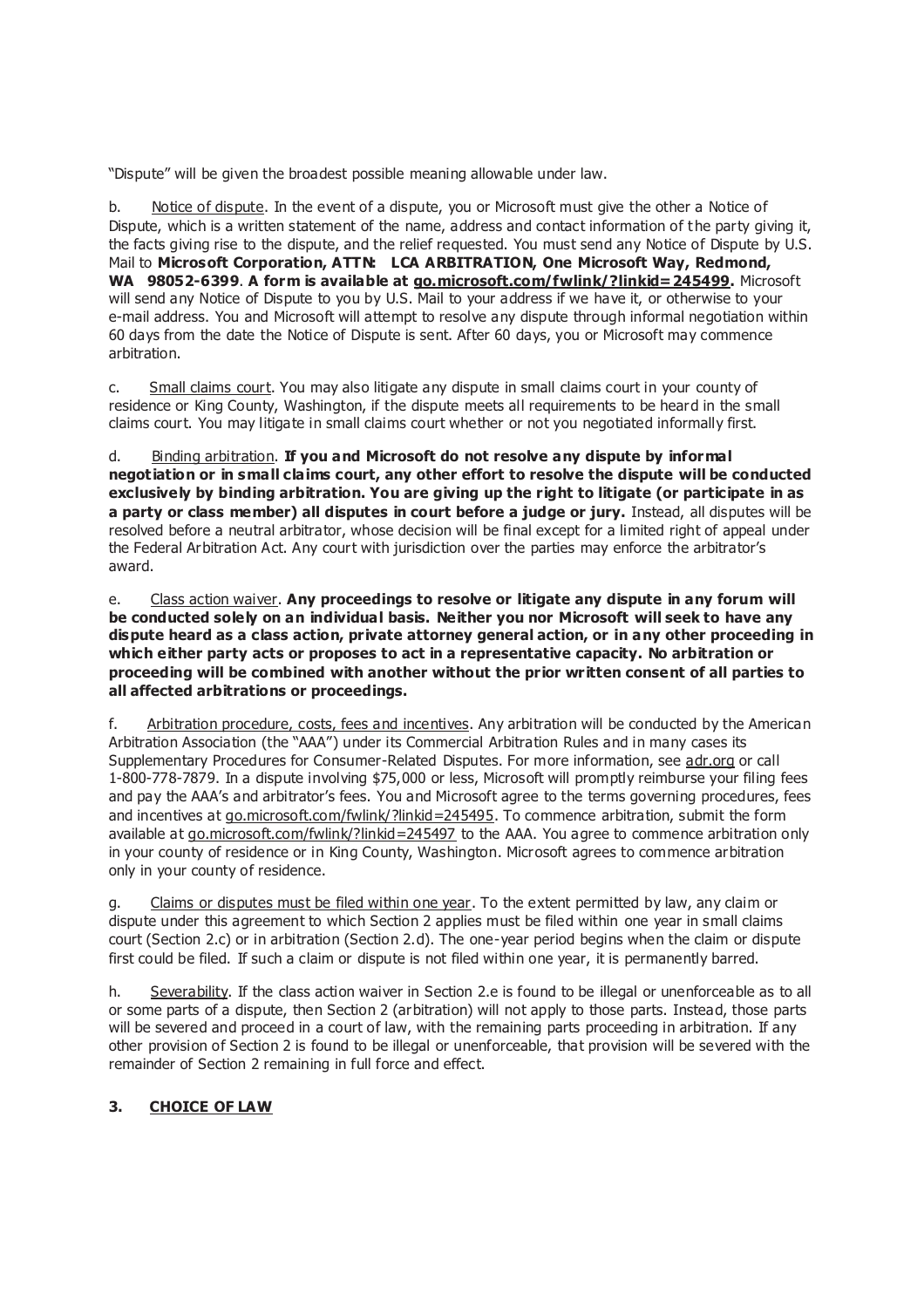The laws of the state or country where you live govern all claims and disputes under this agreement, including breach of contract claims and claims under state consumer protection laws, unfair competition laws, implied warranty laws, for unjust enrichment, and in tort. If you acquired the software in any other country, the laws of that country apply. This agreement describes certain legal rights. You may have other rights, including consumer rights, under the laws of your state or country. You may also have rights with respect to the party from whom you acquired the software. This agreement does not change those other rights if the laws of your state or country do not permit it to do so.

# **4. ACTIVATION**

a. More on how activation works. The software will notify you whether the installed copy of the software is properly licensed. During activation, the software will send information about the software and your computer to Microsoft. This information includes the version, language, and product key of the software, the Internet protocol address of the computer, and information derived from the hardware configuration of the computer. For more information about activation, see go.microsoft.com/fwlink/?linkid=190175. If the licensed computer is connected to the Internet, the software will automatically connect to Microsoft for activation. You can also activate the software manually by Internet or telephone. In either case, Internet and telephone service charges may apply.

b. Re-activation. Some changes to your computer components or the software may require re-activation of the software.

c. Activation failure. During online activation, if the licensing or activation functions of the software are found to be counterfeit, improperly licensed, or include unauthorized changes, activation will fail and the software will attempt to repair itself by replacing any tampered Microsoft software with genuine Microsoft software. The software will notify you if the installed copy of the software is improperly licensed or includes unauthorized changes. In addition, you may receive reminders to obtain a properly licensed copy of the software. You may not be able to obtain certain updates or upgrades from Microsoft if your copy of the software is found to be improperly licensed.

## **5. INTERNET-BASED FEA TURES; PRIVACY**

The following software features use Internet protocols, which send to Microsoft (or its suppliers or service providers) computer information, such as your Internet protocol address, the type of operating system, browser and name and version of the software you are using, and the language code of the computer where you installed the software. Microsoft uses this information to make the Internet-based features available to you, in accordance with the Windows 8 Privacy Statement, at

go.microsoft.com/fwlink/?linkid=190175. Some Internet-based features may be delivered at a later date via Microsoft's Windows Update service--if, for example, you acquire an application that relies on one of those services.

a. Windows Update. If you use the Windows Update service in the software, updates or downloads to the Windows Update service will be required for proper functioning of the service, from time to time, and will be downloaded and installed without further notice to you.

b. Windows Digital Rights Management technology. Some content owners use Windows digital rights management technology (WDRM) to protect their copyrights and other intellectual property, including by disabling the software's ability to play protected content if WDRM fails. You agree that Microsoft may include a revocation list with the licenses.

c. Windows Media Player. When you use Windows Media Player, it checks with Microsoft for compatible online music services in your region and new versions of the player. You may only use Windows Media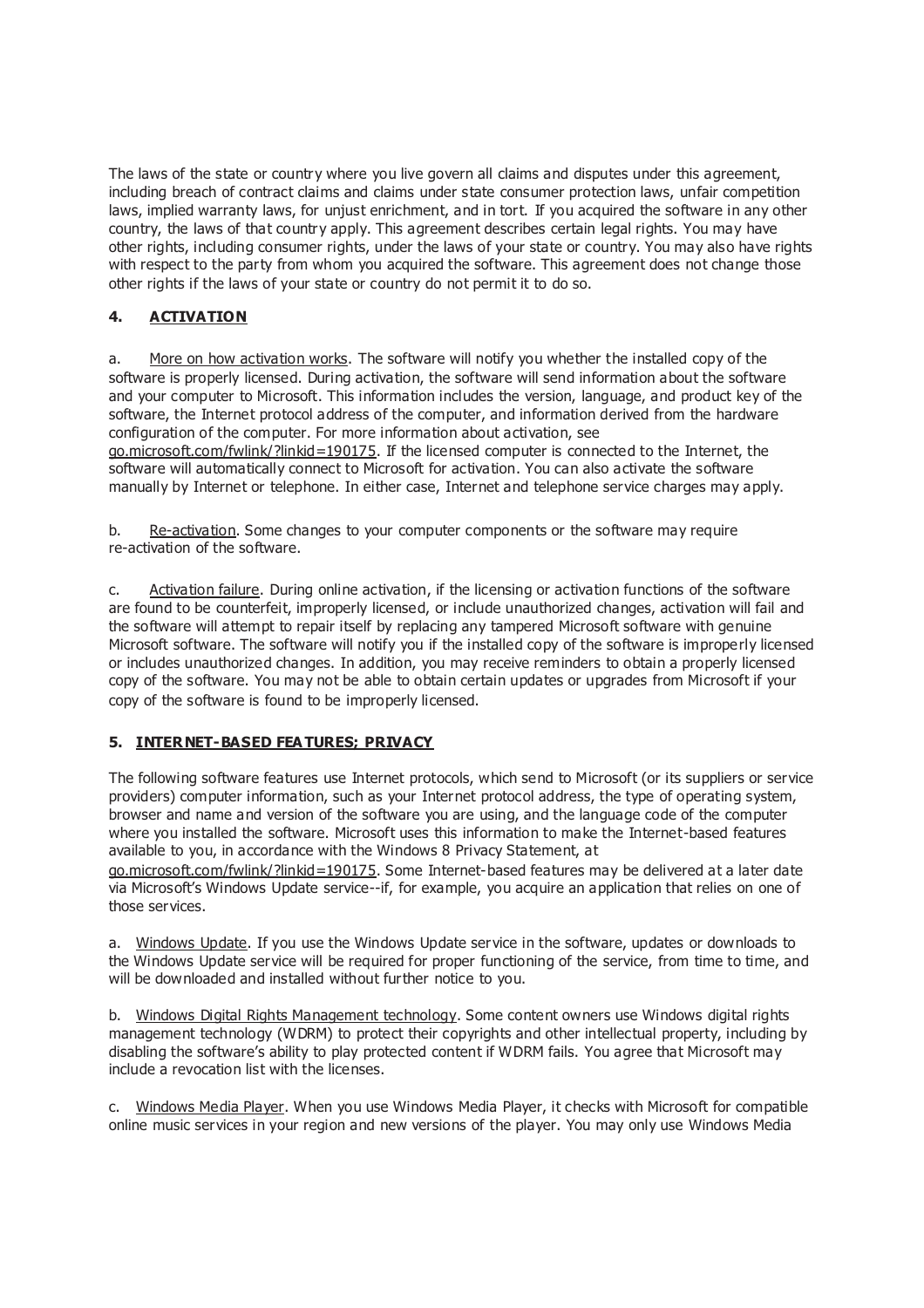Player as described at go.microsoft.com/fwlink/?linkid=104605.

d. Windows Defender. If turned on, Windows Defender will search your computer for many types of malicious software, including viruses, worms, bots, rootkits, "spyware", "adware" and other potentially unwanted software. If you choose the "recommended" security settings when you first start using the software, such malware and other potentially unwanted software rated "high" or "severe" will automatically be removed. This removal may result in other software on your computer ceasing to work or your breaching a license to use that software. It is possible that software that is not unwanted may be removed or disabled. If you use Windows Defender and Windows Update, Windows Defender is regularly updated through Windows Update.

e. Malicious software removal. If you use Windows Update, at least once each month the software will scan for and remove from your computer the malware listed at go.microsoft.com/fwlink/?linkid=241725. After the scan completes, a report will be sent to Microsoft with specific information about malware detected, errors, and other information about your computer. This information is used to improve the software and other Microsoft products. You may disable the software's reporting functionality by following the instructions found at go.microsoft.com/fwlink/?linkid=241725.

f. SmartScreen Filter. If enabled, the SmartScreen Filter will check the addresses of webpages and downloads you attempt to view against a frequently updated list of webpages and downloads that have been reported to Microsoft as unsafe or suspicious. SmartScreen will also check downloaded programs that you attempt to run against a list of commonly downloaded or run programs to help you make more informed trust decisions. More information can be found by visiting the Internet Explorer Privacy Statement go.microsoft.com/fwlink/?linkid=239590. By enabling SmartScreen in either Windows or Internet Explorer, you consent to this feature, and you agree to use the SmartScreen Filter only in conjunction with Windows or Internet Explorer. You may not, either manually or by enabling or authorizing any software or service, copy, display, distribute, collect or store any data provided by the SmartScreen Filter.

g. IPv6 Network Address Translation (NAT) Traversal service (Teredo). Each time you start your licensed computer, Teredo will attempt to locate a public Internet Protocol version 6 (IPv6) service on the Internet. This occurs automatically when your licensed computer is connected to a public or private network, but does not occur on managed networks such as enterprise domains. If you use a program that requires Teredo to use IPv6 connectivity, or if you configure your firewall to always enable IPv6 connectivity, then Teredo will periodically contact the Microsoft Teredo service over the Internet. The only information sent to Microsoft is standard computer information and the name of the service requested (for example teredo.ipv6.microsoft.com). The information sent from your computer by Teredo is used to determine if your computer is connected to the Internet and if it can locate a public IPv6 service. Once the service is located, information is sent to maintain a connection with the IPv6 service.

h. Plug and Play and Plug and Play Extensions. Your computer may not have the drivers needed to communicate with hardware that you connect to your computer. If so, the update feature of the software can obtain and install the correct driver on your computer. An administrator can disable this update feature.

i. Digital certificates. The software uses digital certificates to confirm the identity of Internet users sending X.509 standard encrypted information, to digitally sign files and macros, and to verify the integrity and origin of file contents. The software may retrieve and update certificates, certificate revocation lists, and the list of trusted certification authorities, over the Internet.

j. Network awareness. This feature determines whether a system is connected to a network by either passive monitoring of network traffic or active DNS or HTTP queries. The query transfers only standard TCP/IP or DNS information for routing purposes. You can switch off the active query feature through a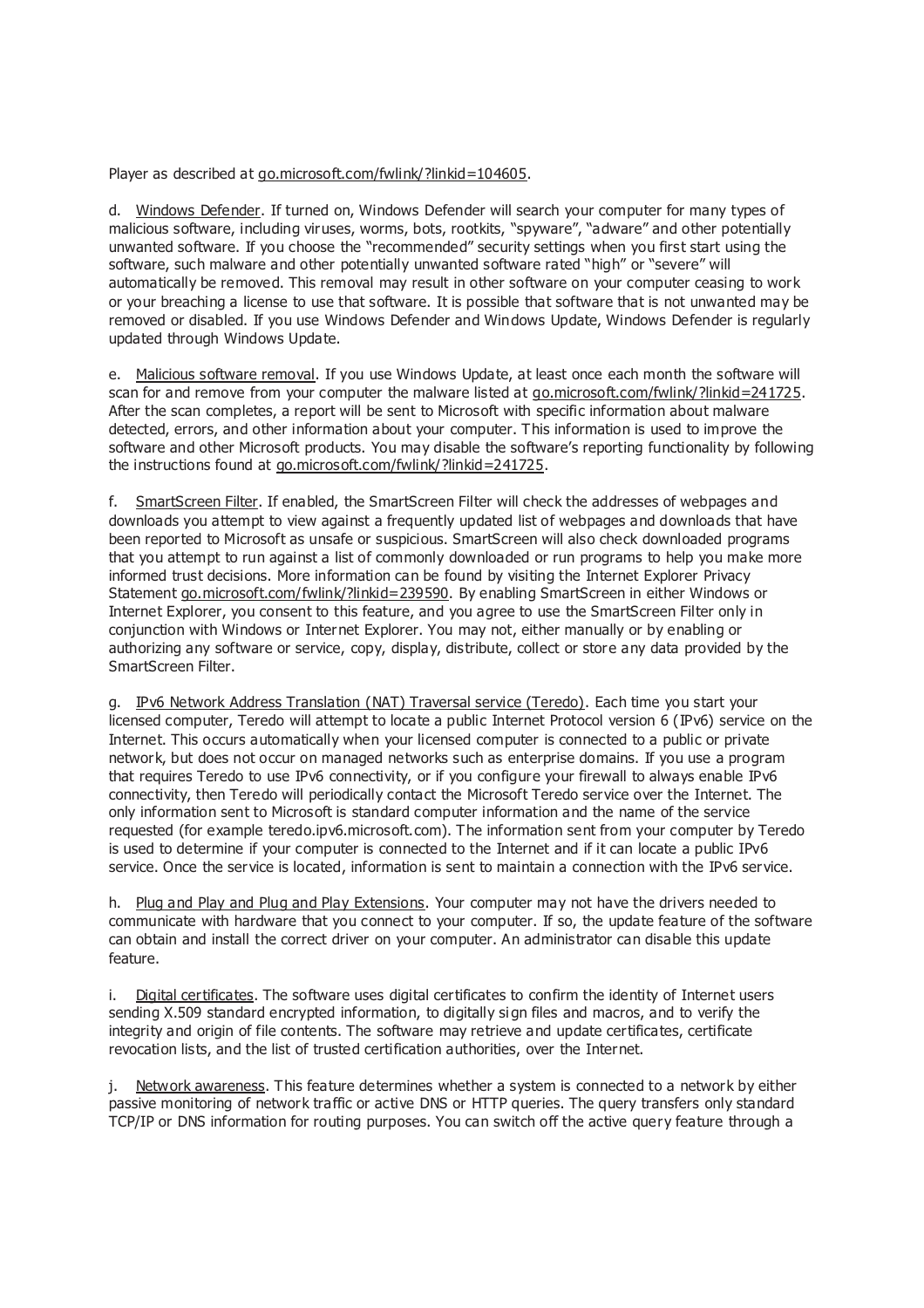### registry setting.

k. Accelerators. When you click on or move your mouse over an Accelerator in Internet Explorer, any of the following may be sent to the applicable service provider (which may not be Microsoft): the title and full web address or URL of the current webpage, standard computer information, and any content you have selected. For more information, see go.microsoft.com/fwlink/?linkid=239590.

l. Search provider update. The software will download an update to the data on your computer about search providers. This update upgrades your providers with the latest features, such as new icons or search suggestions. This is a one-time update, but the software will try to perform the update several times if it does not successfully download the update. For more information, see go.microsoft.com/fwlink/?linkid=239590.

m. Cookies. If you choose to use online features in the software, such as online Help and Support, cookies may be set. To learn how to block, control and delete cookies, please read the cookies section of the privacy statement at go.microsoft.com/fwlink/?linkid=74170.

n. Windows Store. In addition to the terms of this agreement for Internet based features, you may only use the Windows Store under the terms available at go.microsoft.com/fwlink/?linkid=246694. Those terms also contain information about Windows Notification Service. Windows apps or any preinstalled apps in your Start may use Windows Notification Service. You agree that we may send you notifications as described in the Windows 8 Privacy Statement and Windows Store terms of service.

# **6. WINDOWS APPS**

Windows apps (such as Mail, Messaging, Calendar and People) are apps that are developed by Microsoft, included with Windows, and licensed to you under this agreement. You can access each Windows app from its corresponding tile in Start. Some of the Windows apps provide an access point to online services, and the use of those services is sometimes governed by separate terms and privacy policies. You can view these terms and policies by looking at the app's settings. Unless other terms are displayed to you or presented in the app's settings, you agree the services that you access from the Windows apps are governed by the Microsoft Services Agreement at go.microsoft.com/fwlink/?linkid=246338, or for Windows apps that access Xbox services, the xbox.com/legal/livetou. We continuously work to improve the services and we may change the services at any time. The services may not be available in certain countries. You may choose to uninstall any Windows app at any time, and you may also choose to reinstall any Windows app by downloading it from the Windows Store. Some Windows apps include advertising. You may choose to opt out of personalized advertising by visiting choice.live.com.

## **7. PROOF OF LICENSE**

If you acquired the software on a disc or other physical media, your proof of license is the genuine Microsoft certificate of authenticity label with the accompanying genuine product key, and your proof of purchase. If you acquired and downloaded the software online, your proof of license is the genuine Microsoft product key for the software that you received with your purchase, and your proof of purchase from an authorized electronic supplier of genuine Microsoft software. Proof of purchase may be subject to verification by your merchant's records.

## **8. UPDA TES A ND UPGRADES**

You may only obtain updates or upgrades for the software from Microsoft or authorized sources. Certain upgrades, support, and other services may be offered only to users of genuine Microsoft software. For more information about Genuine Windows, see go.microsoft.com/fwlink/?linkid=104612. To identify genuine Microsoft software, see howtotell.com.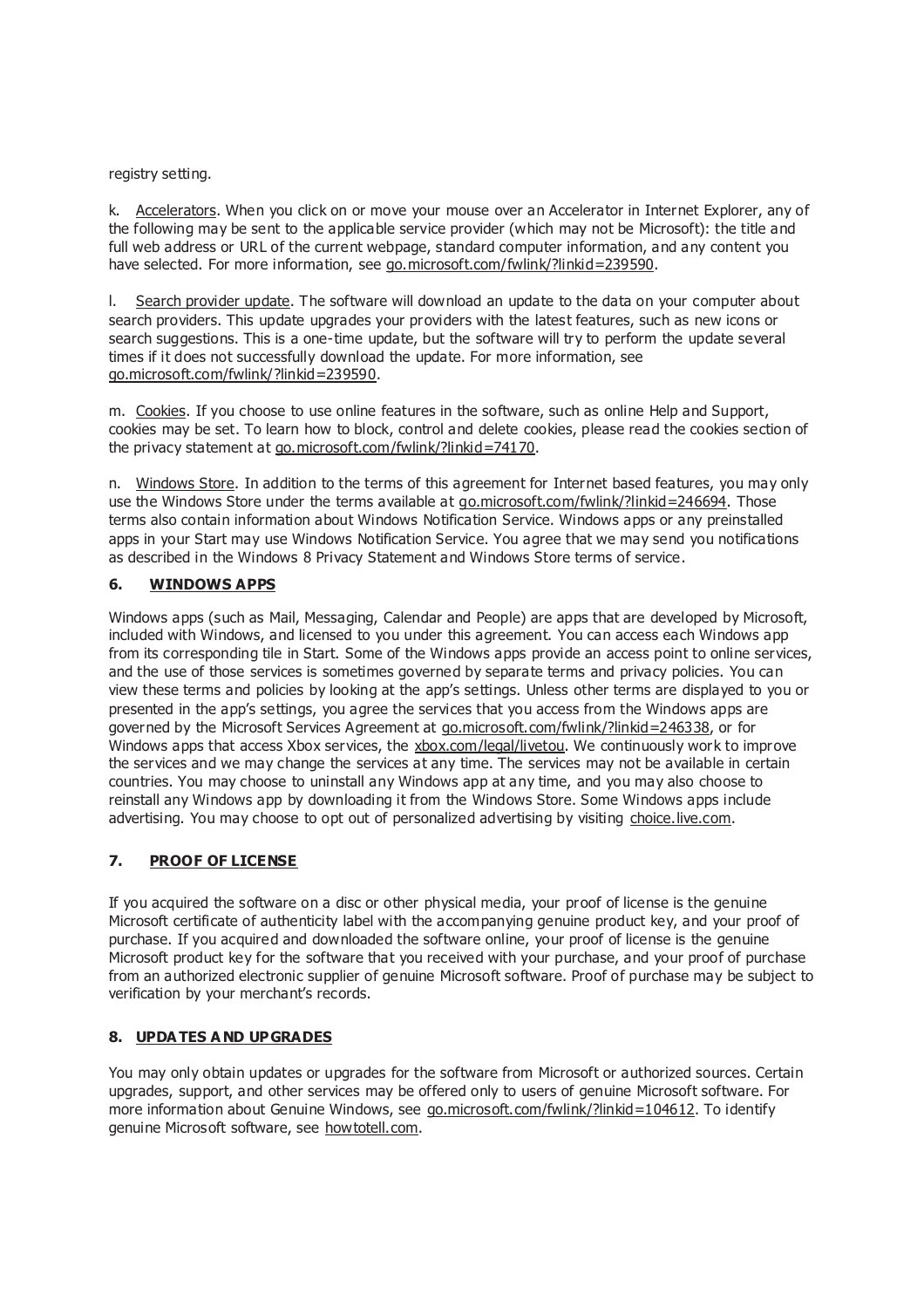# **9. LIMITED RIGHTS VERSIONS**

Some versions of the software, like Not for Resale and Academic Edition software, are distributed for limited purposes. You may not sell software marked as "NFR" or "Not for Resale", and you must be a Qualified Educational User to use software marked as "Academic Edition" or "AE." If you want to find out more about academic software, or you want to find out if you are a Qualified Educational User, visit microsoft.com/education or contact the Microsoft affiliate serving your country for more information.

# **10. FONTS, ICONS, IMA GES, A ND SOUNDS**

a. Font components. While the software is running, you may use its fonts to display and print content. You may temporarily download the fonts to a printer or other output device to print content, and you may embed fonts in content only as permitted by the embedding restrictions in the fonts.

b. Icons, images, and sounds. While the software is running, you may access and use its icons, images, sounds, and media only from the licensed computer. You may not share the sample images, sounds and media provided with the software or use them for any other purpose.

# **11. .NET FRAMEWORK**

The software includes one or more components of the .NET Framework, which you may use only as described at go.microsoft.com/fwlink/?linkid=66406, if you use the .NET Framework components to conduct internal benchmark testing.

# **12. H.264/AVC A ND MPEG-4 VISUAL STA NDARDS A ND VC-1 VIDEO STA NDARDS**

THIS PRODUCT IS LICENSED UNDER THE AVC, THE VC-1, AND THE MPEG-4 PART 2 VISUAL PATENT PORTFOLIO LICENSES FOR THE PERSONAL AND NON-COMMERCIAL USE OF A CONSUMER TO (i) ENCODE VIDEO IN COMPLIANCE WITH THE ABOVE STANDARDS ("VIDEO STANDARDS") AND/OR (ii) DECODE AVC, VC-1, AND MPEG-4 PART 2 VIDEO THAT WAS ENCODED BY A CONSUMER ENGAGED IN A PERSONAL AND NON-COMMERICAL ACTIVITY AND/OR WAS OBTAINED FROM A VIDEO PROVIDER LICENSED TO PROVIDE SUCH VIDEO. NO LICENSE IS GRANTED OR SHALL BE IMPLIED FOR ANY OTHER USE. ADDITIONAL INFORMATION MAY BE OBTAINED FROM MPEG LA, L.L.C SEE MPEGLA.COM.

## **13. ADOBE FLASH PLAYER**

The software may include a version of Adobe Flash Player. You agree that your use of the Adobe Flash Player is governed by the license terms for Adobe Systems Incorporated, at go.microsoft.com/fwlink/?linkid=248532. Adobe and Flash are either registered trademarks or trademarks of Adobe Systems Incorporated in the United States and/or other countries.

## **14. GEOGRA PHIC A ND EXPORT RESTRICTIONS**

If there is a geographic region indicated on your software packaging, then you may activate the software only in that region. You must also comply with all domestic and international export laws and regulations that apply to the software, which include restrictions on destinations, end users, and end use. For further information on geographic and export restrictions, visit go.microsoft.com/fwlink/?linkid=141397 and microsoft.com/exporting.

**15. FOR A USTRALIA ONLY.** References to "Limited Warranty" on the following page are references to the express warranty provided by Microsoft. This warranty is given in addition to other rights and remedies you may have under law, including your rights and remedies in accordance with the statutory guarantees under the Australian Consumer Law. In this paragraph, "goods" refers to the software for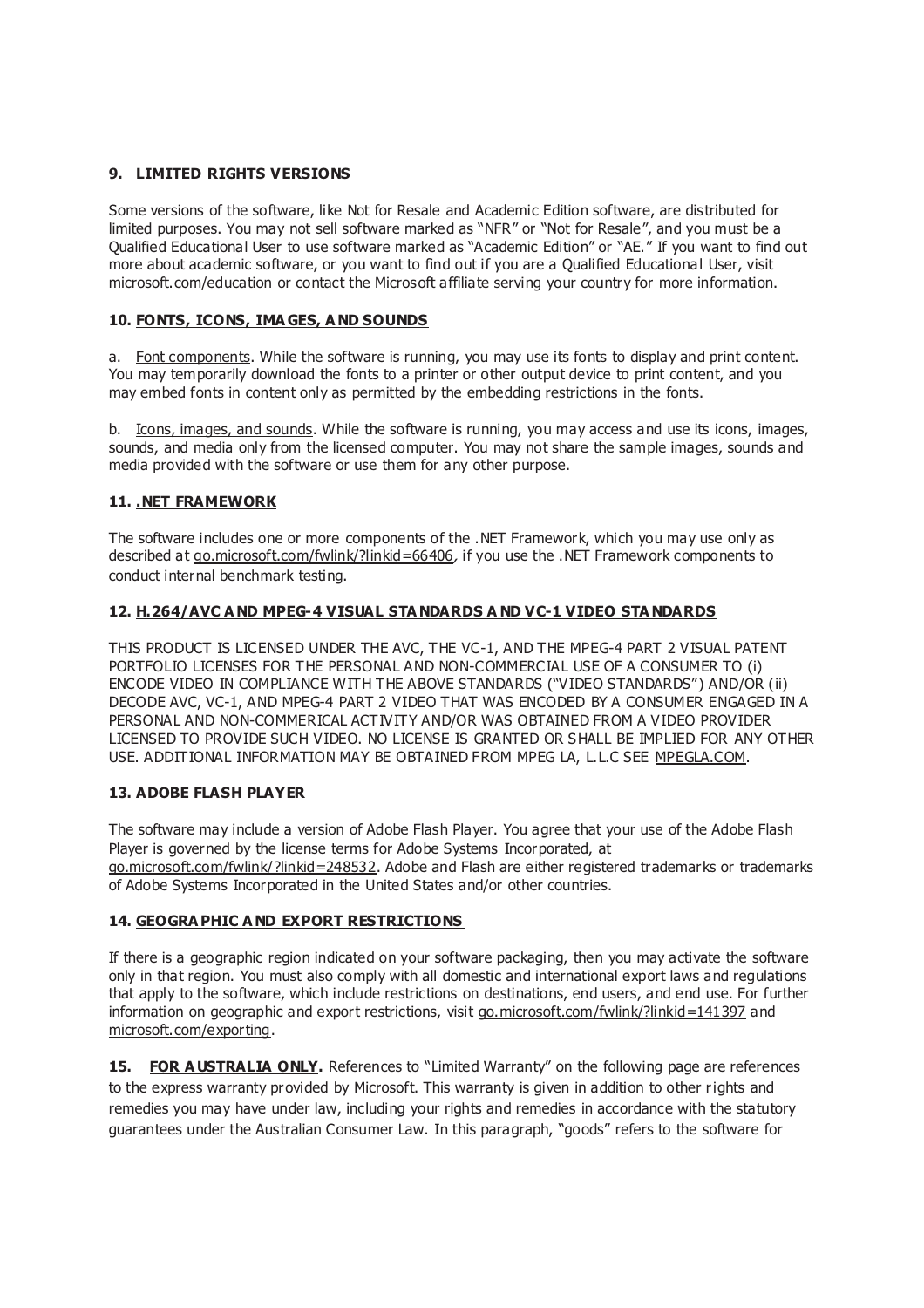which Microsoft provides the express warranty. Our goods come with guarantees that cannot be excluded under the Australian Consumer Law. You are entitled to a replacement or refund for a major failure and compensation for any other reasonably foreseeable loss or damage. You are also entitled to have the goods repaired or replaced if the goods fail to be of acceptable quality and the failure does not amount to a major failure.

# **16. SUPPORT A ND REFUND PROCEDURES**

Microsoft provides limited support services for properly licensed software as described at support.microsoft.com/common/international.aspx.

If you are seeking a refund, and you cannot obtain one where you acquired the software, contact Microsoft for information about Microsoft's refund policies. See microsoft.com/worldwide, or in North America, call (800) MICROSOFT or see microsoft.com/info/nareturns.htm.

# **17. ENTIRE A GREEMENT**

This agreement (together with terms accompanying any software supplements, updates, and services that are provided by Microsoft and that you use), and the terms contained in web links listed in this agreement, are the entire agreement for the software and any such supplements, updates, and services (unless Microsoft provides other terms with such supplements, updates, or services). You can review this agreement after your software is running by going to

microsoft.com/about/legal/en/us/intellectualproperty/useterms/default.aspx or by following the instructions in the Action Center-Windows Activation within the software. You can also review the terms at any of the links in this agreement after your software is running by typing the urls into your browser address bar, and you agree to do so. You agree that for each service or included app that is governed by this agreement and also specific terms linked in this agreement, you will read the terms for that service before using the service. You understand that by using the service, you ratify this agreement and the linked terms. There are also informational links in this agreement. The links containing terms that bind you and us are:

- · go.microsoft.com/fwlink/?linkid=190175 (Windows 8 Privacy Statement);
- · go.microsoft.com/fwlink/?linkid=245495 (Arbitration Procedure)
- · go.microsoft.com/fwlink/?linkid=104605 (Windows Media Player)
- go.microsoft.com/fwlink/?linkid=246694 (Windows Store Terms of Use)
- · go.microsoft.com/fwlink/?linkid=246338 (Microsoft Services Agreement)
- · xbox.com/legal/livetou (XBox Live Terms of Use)
- · go.microsoft.com/fwlink/?linkid=66406 (.NET Framework Terms)
- · go.microsoft.com/fwlink/?linkid=248532 (Adobe Flash Player License Terms)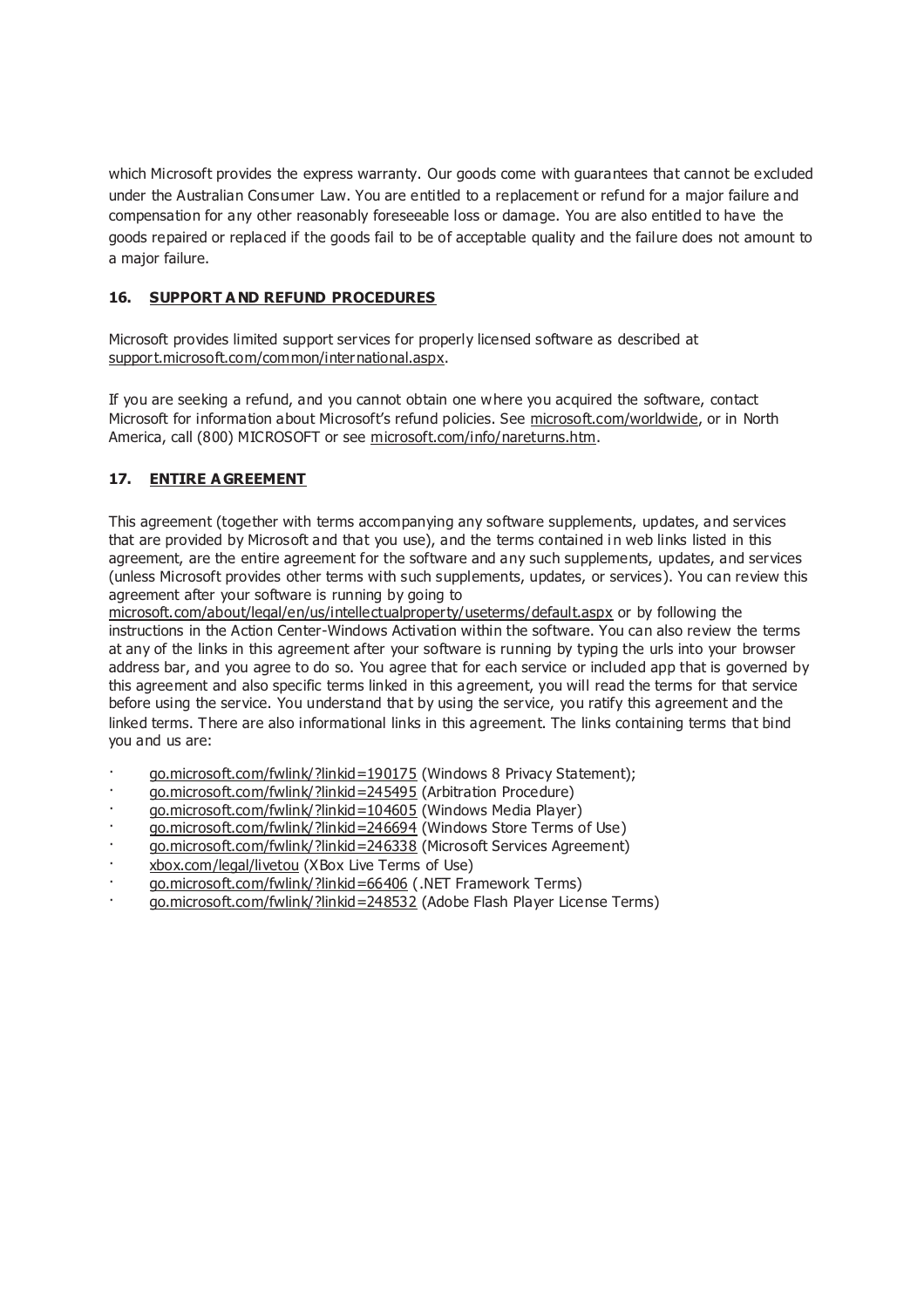# **LIMITED WARRA NTY**

**Does Microsoft provide a LIMITED WARRA NTY for the software? Yes.** Microsoft warrants that properly licensed software will perform substantially as described in any Microsoft materials that accompany the software. This limited warranty does not cover problems that you cause, or that arise when you fail to follow our instructions, or that are caused by events beyond Microsoft's reasonable control. The limited warranty starts when the first user of your copy of the software acquires that copy, and lasts for one year. Any supplements, updates, or replacement software that you may receive from Microsoft during that year are also covered, but only for the remainder of that one year period or for 30 days, whichever is longer. Transferring the software will not extend the term of the limited warranty. Microsoft gives no other express warranties, guarantees, or conditions. **Microsoft excludes all implied warranties, including those of merchantability, fitness for a particular purpose, and non- infringement. If your local law does not allow Microsoft's exclusion of implied warranties, then any implied warranties, guarantees, or conditions last only during the term of the limited warranty and are limited as much as your local law allows. If your local law**  requires a longer limited warranty term, despite this agreement, then that longer term will **apply, but you can recover only the remedies that are described in this agreement.** A section near the end of this agreement explains how you can make a claim under the limited warranty.

**What if Microsoft breaches its warranty?** If Microsoft breaches its limited warranty, your only remedy is the repair or replacement of the software. We also have the option to refund to you the price you paid for the software instead of repairing or replacing it. Prior to refund, **you must uninstall the software and return it to Microsoft with proof of purchase.**

**What if Microsoft breaches any part of this agreement?** If you have any basis for recovering damages from Microsoft, you can recover only direct damages up to the amount that you paid for the software. **You may not recover any other damages, including consequential, lost profits, special, indirect, or incidental damages.** The damage exclusions and limitations in this agreement apply even if repair, replacement or a refund for the software does not fully compensate you for any losses or if Microsoft knew or should have known about the possibility of the damages. Some states and countries do not allow the exclusion or limitation of incidental, consequential, or other damages, so those limitations or exclusions may not apply to you. **If your local law allows you to recover other damages from Microsoft even though we do not, you cannot recover more than you paid for the software.** 

### **WARRA NTY PROCEDURES**

You need proof of purchase for service under the limited warranty.

1. United States and Canada**.** For limited warranty service or information about how to obtain a refund for software acquired in the United States and Canada, contact Microsoft via telephone at (800) MICROSOFT; via mail at Microsoft Customer Service and Support, One Microsoft Way, Redmond, WA 98052-6399; or visit microsoft.com/info/nareturns.htm.

2. Europe, Middle East and Africa**.** If you acquired the software in Europe, the Middle East, or Africa, Microsoft Ireland Operations Limited makes the limited warranty. To make a claim under the limited warranty, you must contact either Microsoft Ireland Operations Limited, Customer Care Centre, Atrium Building Block B, Carmanhall Road, Sandyford Industrial Estate, Dublin 18, Ireland, or the Microsoft affiliate serving your country (see microsoft.com/worldwide).